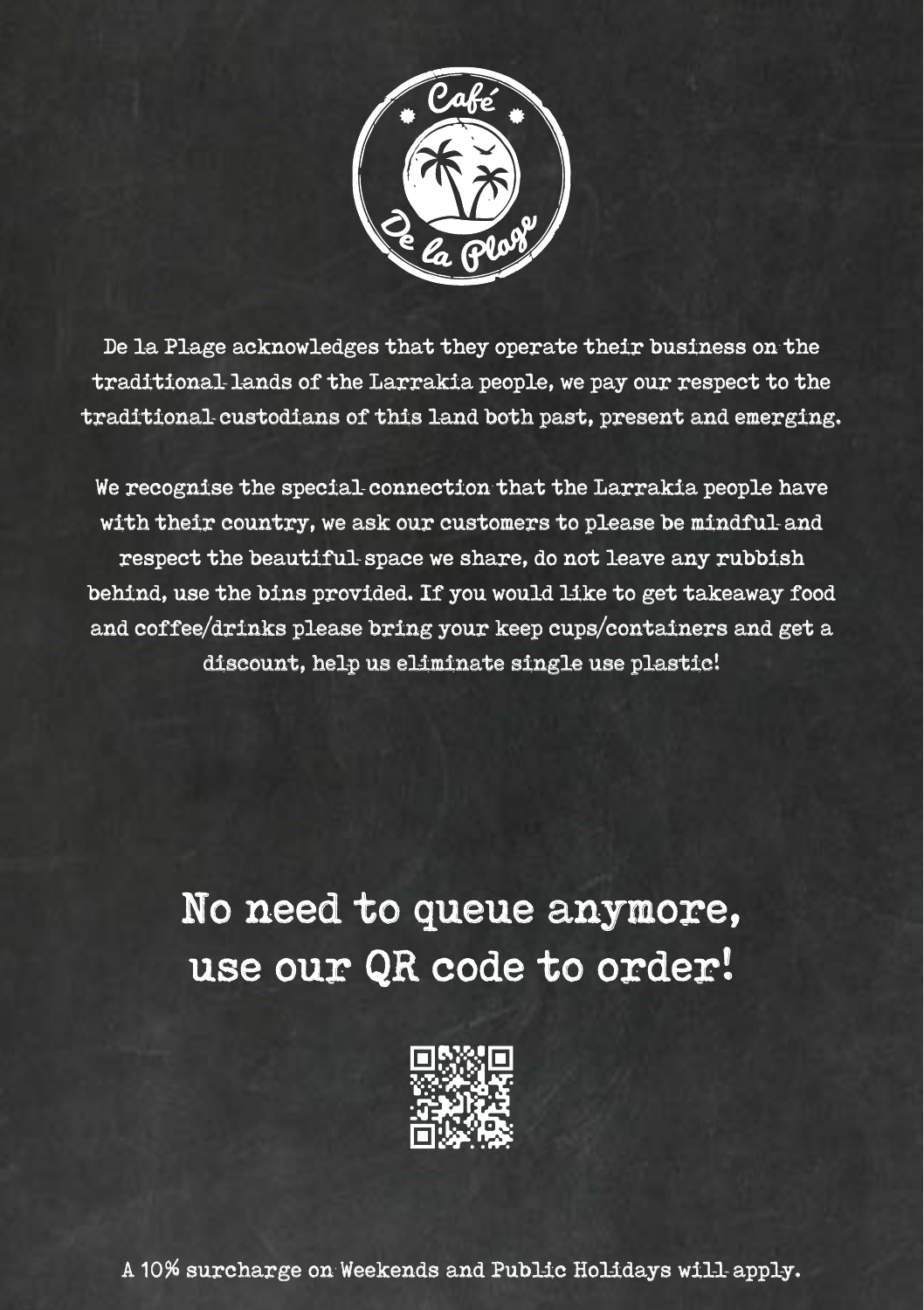# HOT DRINKS

Espresso 4.2 Piccolo Latte 4.2 Short Macchiato 4.2 Long Macchiato 4.7 Long Black 4.7 Latte 4.7 Flat White 4.7 Cappuccino 4.7 Mocha<sub>5.2</sub> Hot Chocolate 4.7 Chai Latte 4.5 Dirty Chai 5.2 Tumeric Latte 4.7 Babyccino 1.5

POTS OF TEA English Breakfast 5.5 Earl Grey 5.5 Chai Tea 5.5 Fresh mint 5.5

Butterfly Pea Flower Infusion with Lemon & Honey 6.5

Gulbarn Infusion 6.5 Hand picked by indigenous families from wild crops in Alawa country

add 50c Large Vanilla Syrup Caramel-Syrup Decaf

add \$1 Soy Almond Oat **Coconut** Lactose free

A 10% surcharge on Weekends and Public Holidays will apply.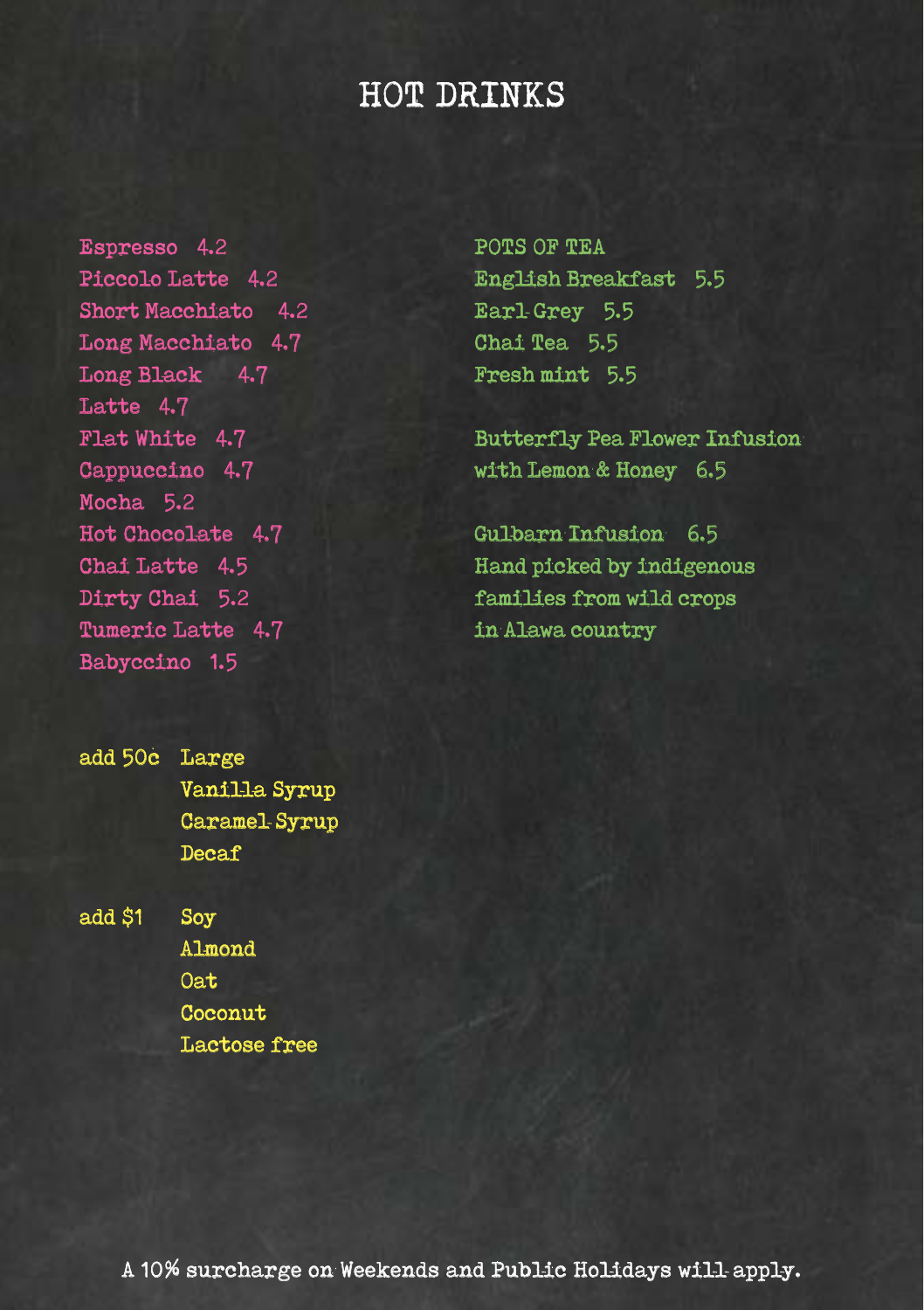# COLD DRINKS

Iced Coffee 9.5 Iced Latte 7 Iced Chocolate 9.5 Iced Mocha 9.5

Milkshakes 10 Kids size 6

Homemade syrups: Chocolate **Strawberry** Caramel Vanilla **Coffee** 

Fruit Frappe 10

Homemade Iced Tea 8.7

Smoothie of the day (vegan) 10

Check our fridge for more cold drink options.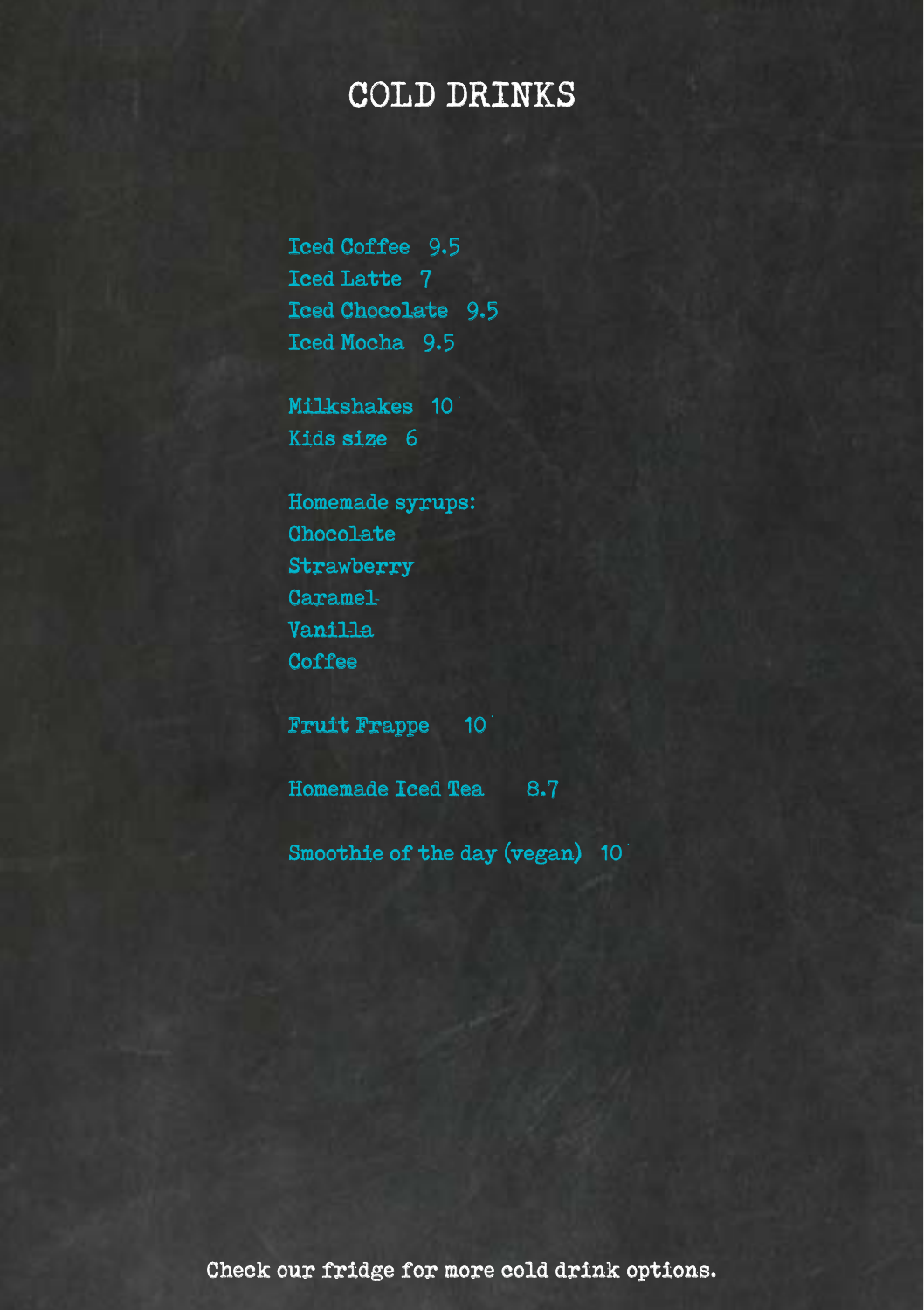### BREKKIE

#### SOURDOUGH TOAST with butter 6

add Vegemite 1 Honey 1 Peanut Butter 1 Jam 1 Homemade Belgian chocolate spread 2

HOMEMADE RAISIN TOAST with butter, cinnamon sugar and fresh orange 12.5

CROISSANT with ham and cheese 10

SMASHED AVOCADO TOAST on sourdough with lemon, olive oiland thyme 15

THE BREAKFAST ROLL with bacon, fried egg, cheese, tomato, rocket, homemade mayo & tomato chutney on a toasted Turkish roll from La Pala Bakery 17.5 add avo 3

SUPER FRESH BREAKFAST with avocado, cherry tomato, cucumber, feta, olives, free range boiled eggs, sprouts, raw almonds and toasted sourdough 24 add bacon 5 prosciutto 5 smoked salmon 5

HOMEMADE KIMCHI with smashed avo, poached egg, radish, snow peas, snow pea sprouts and a fresh herb garden on our delicious homemade bread 22 add smoked salmon 5 roasted zucchini 5

BEETROOT SAUERKRAUT with smashed avo, poached egg, cucumber, snow peas, snow pea sprouts and a fresh herb garden on our delicious homemade bread 22 add feta 5 haloumi 5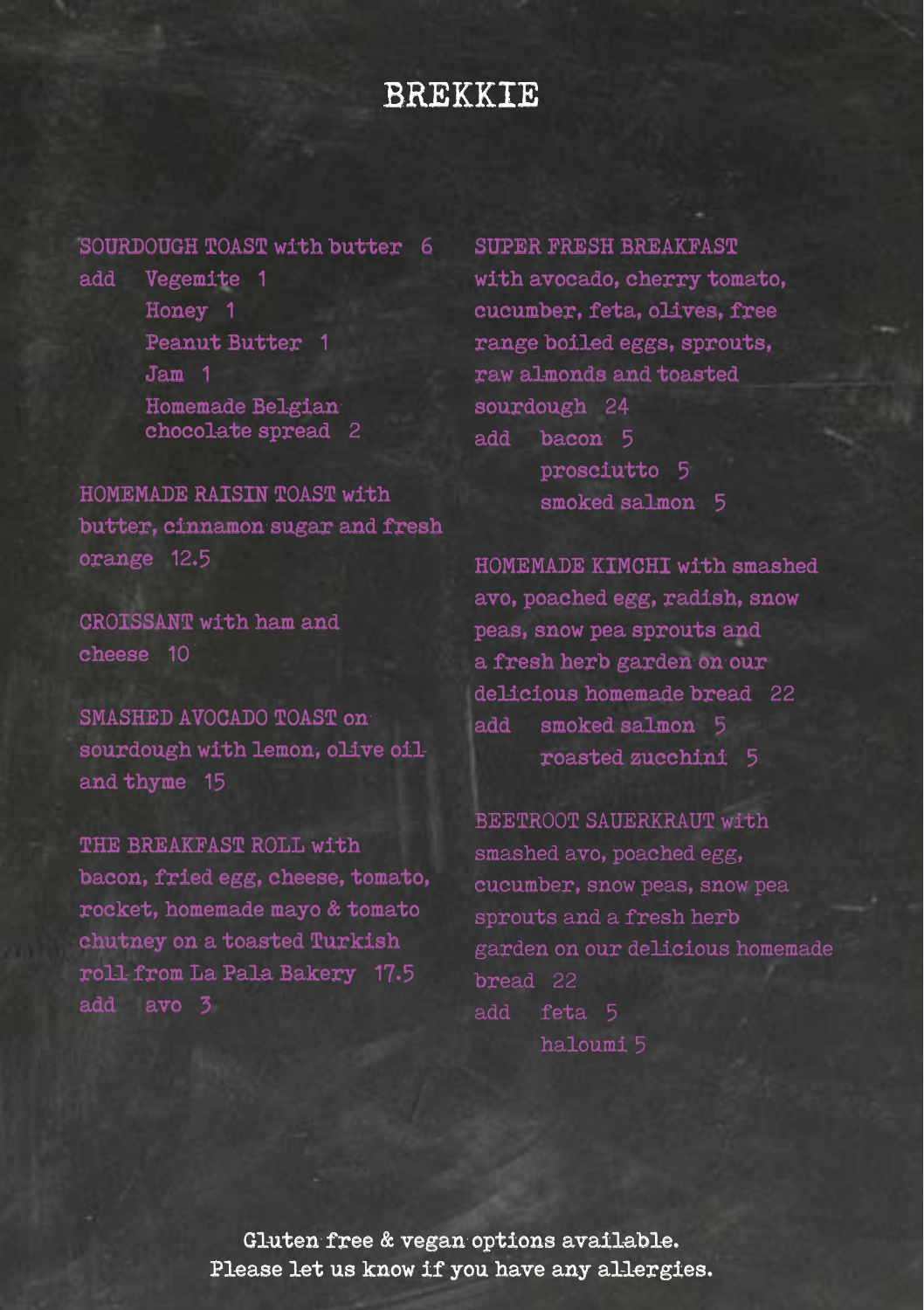# SIDE/EXTRA

Avocado 5 Bacon 5 Smoked Salmon 5 Prosciutto 5 Ham 5 Feta 5 Haloumi 5 Beetroot Sauerkraut 5 Mushroom 5 Free Range Egg: boiled, poached or fried 3

Homemade: Hummus 5 Kim chi 5 Caramelised onion 3 Tomato chutney 3

Roasted, local & organic: Zucchini 5 Red Peppers 5 Beetroot 5

#### CHOICES OF BREAD

Gluten Free bread add an extra 2

| Homemade colourful-bread |                             |
|--------------------------|-----------------------------|
| add an extra 2           |                             |
| <b>Black</b>             | Coconut charcoal-           |
|                          | Detoxifying                 |
| <b>Yellow</b>            | Turmeric                    |
|                          | Anti-Inflammatory           |
| Pink                     | Pitaya                      |
|                          | <b>Boost Immunity</b>       |
| <b>Green</b>             | Spirulina                   |
|                          | High in Protein &           |
|                          | Vitamins                    |
| <b>Blue</b>              | <b>Butterfly pea flower</b> |
|                          | <b>Increase Vitality</b>    |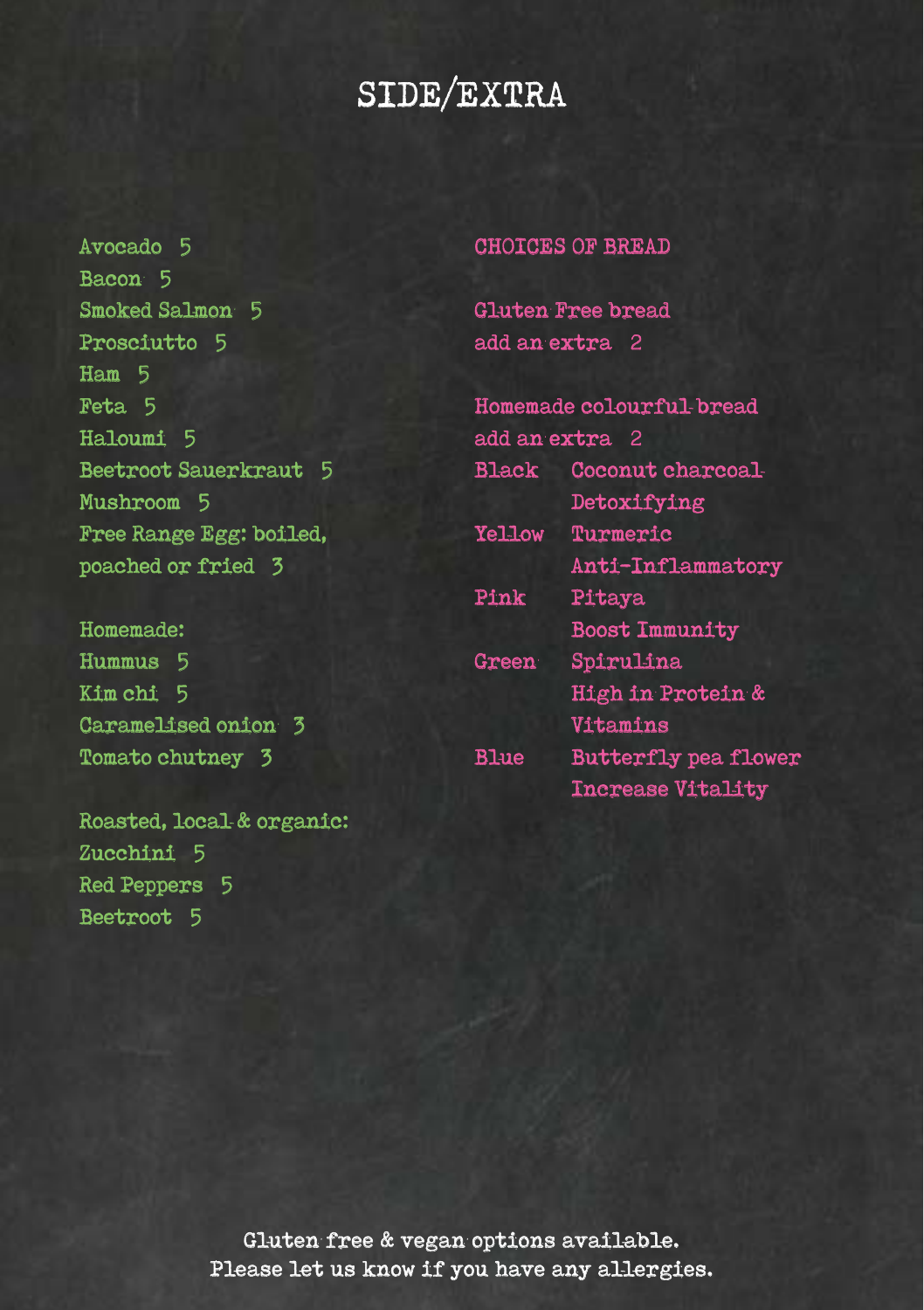# SAVOURY

THE REUBEN with homemade mayo, dijon, Eva Valley free range corned beef, swiss cheese, sauerkraut, pickled cucumber and maple syrup on sourdough 20

ROASTED VEGGIE SALAD with local and organic seasonal-veggies, homemade preserved lemon, olive tapenade, rocket, labneh, dukkah and thyme with toasted sourdough 26

WATERMELON SALAD with feta, kalamata olives, rocket, mint, cracked pepper, olive oil and nigella seeds with our delicious homemade coconut charcoal bread 23 add prosciutto 5

VEGAN BURGER with a sweet potato and quinoa patty, hummus, rocket, cucumber, roasted beetroot, carrot, sprouts, mint and smashed avocado on a homemade spirulina bun with a side of fresh radish and green apple 25

MUSHROOM BURGER (vegan) with wasabi mayo, Asian greens, field + enoki mushrooms, pickled carrots, long red chilli & fresh coriander served on a pink pitaya bun with a side of fresh snow peas 25 add poached egg 3

HALOUMI BURGER with beetroot tzatziki, rocket, red peppers, cucumber, mint and smashed avo on a turmeric milk bun with a side of raw carrot and beetroot chips 25

FREE RANGE PULLED PORK BURGER with a pine nut slaw, fresh apple, coriander and long red chilli on a blue butterfly pea-flower milk bun with a side of oven roasted potato 25

BEEF BURGER with Eva Valley beef, mayo, rocket, camembert, pear, walnut, caramelised onion & fresh parsley on a coconut charcoal milk bun with a side of oven roasted potato 25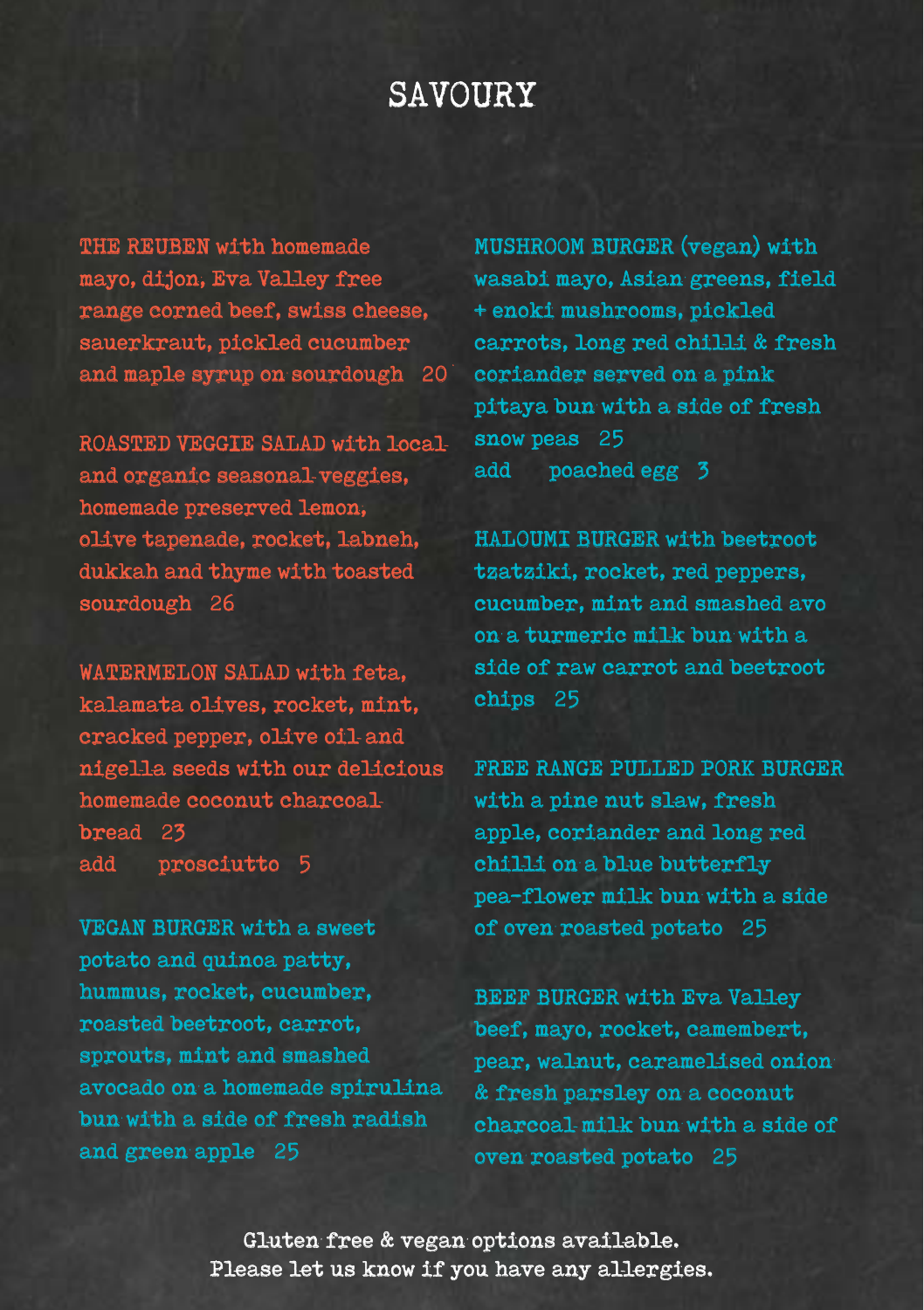### **SWEET**

HOMEMADE CRANBERRY GRANOLA (vegan) with seasonal fresh fruit, coconut yogurt and agave nectar 17

CHIA SEED PUDDING (vegan) with coconut yogurt, fresh seasonal fruit, pepitas, sunflower seeds, sesame seeds and agave nectar 17

SEASONAL FRUIT SALAD with natural-Greek yogurt and honey 17

BELGIAN CHOCOLATE CREPE with fresh strawberry and toasted almonds 10 add mascarpone 3 ice cream 3

FRENCH TOAST with fresh strawberries, mascarpone, toasted almonds and maple syrup 21

CARAMELISED APPLE PANCAKES with toasted almonds, ice cream and fresh green apple 22

BANANA AND WALNUT BREAD with fresh banana, Greek yogurt and honey 10

ORANGE AND ALMOND CAKE gluten and dairy free served with coconut yogurt, toasted almonds, orange & cinnamon syrup 10

Muffin of the day 6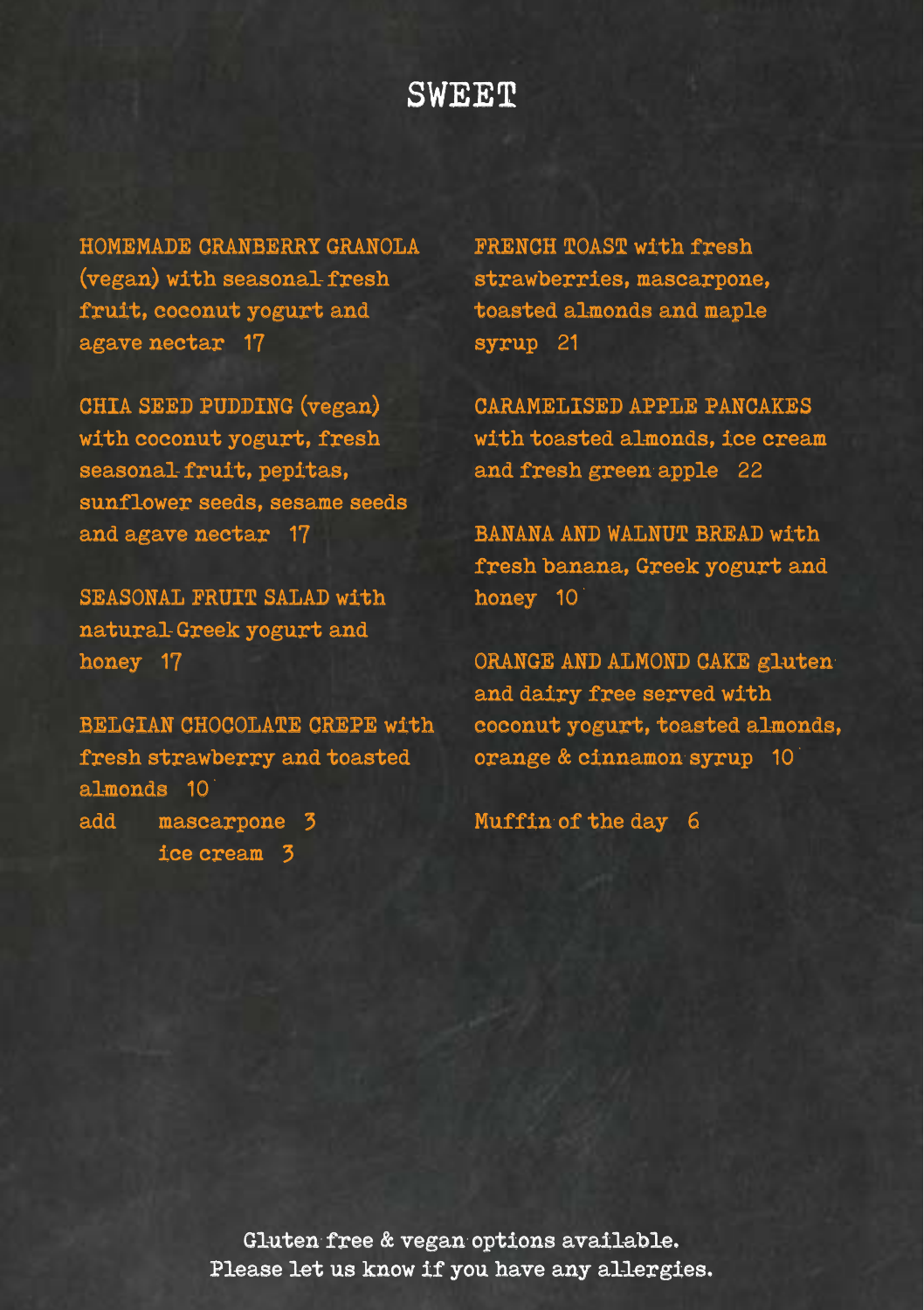### PLATTERS

SUNSET PLATTERS from 5pm only on Friday and Sunday

CHEESE PLATTER with vintage cheddar, creamy blue vein, goats cheese with honey & thyme served with dried figs, local organic black garlic, walnuts, grapes, poached red wine pear, green apple and homemade charcoal bread 38

ANTIPASTI PLATTER with prosciutto, olives, pickled cucumber, pickled onion, sundried tomato, feta, local and organic house marinated eggplant, zucchini, pumpkin, beetroot, red peppers, sticky balsamic, hummus and toasted sourdough 38

Dips of the day with homemade bread 20

### KIDS MENU

CHEESE TOASTIE 7 add tomato 1 add ham 1

BEEF BURGER with tomato, lettuce, cheese and tomato sauce on a La Pala milk bun 12

PANCAKES with maple syrup, fresh strawberries and ice cream 12

SEASONAL FRUIT SALAD with yogurt and honey 10

LUNCH BOX with carrot and cucumber sticks, hummus, beetroot tzatziki, rice crackers, banana, juice or bottle of water 12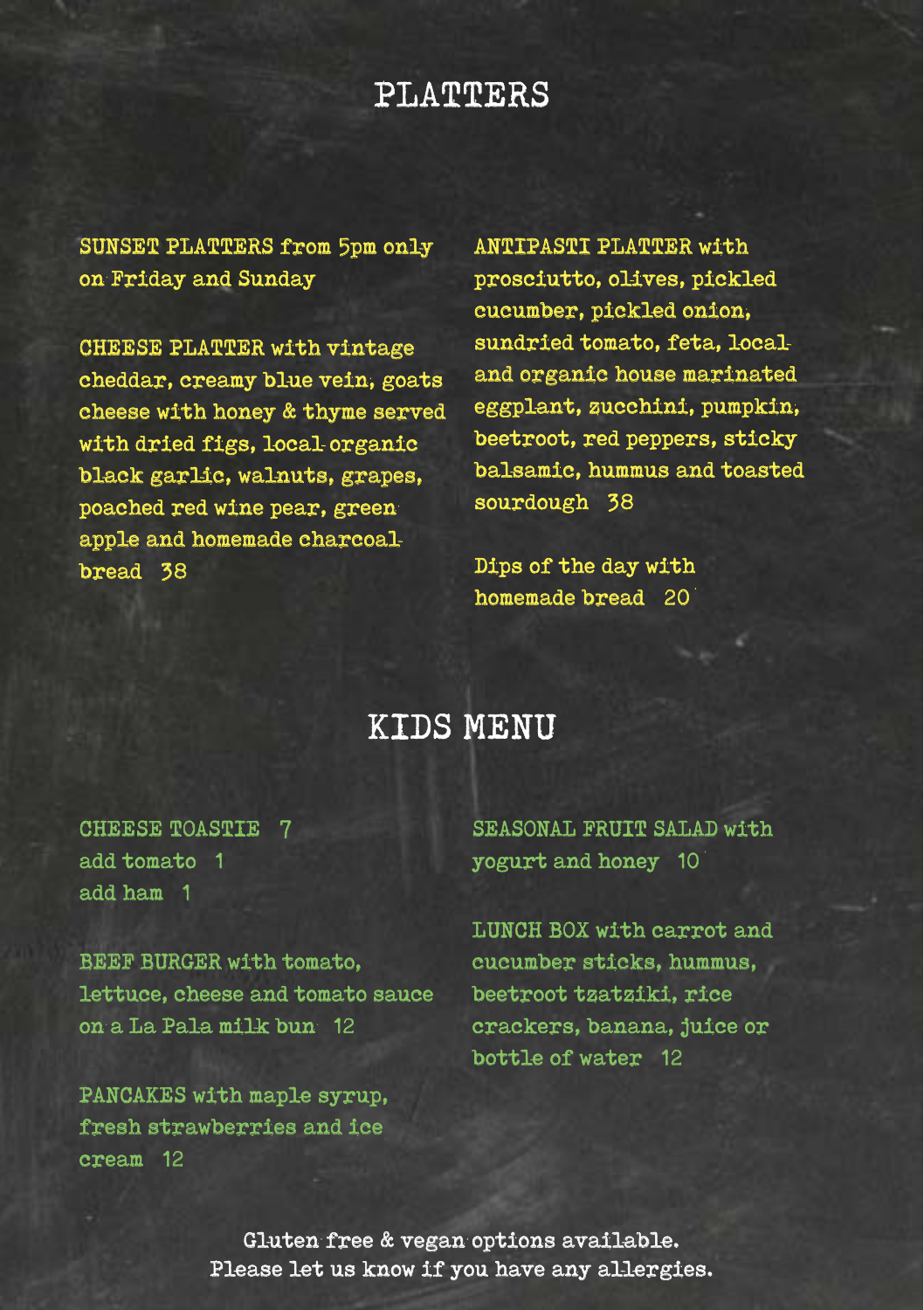# from 6pm FRIDAY - FISH & CHIPS

WILD LOCAL GRILLED BARRAMUNDI fillet served with homemade tartare, chips and salad 27 add squid for 5

BARRA BURGER on a La Pala Turkish roll-with homemade tartare, lettuce, tomato, cucumber, fresh parsley and chips 27

GLUTEN FREE SALT AND PEPPER LOCAL SQUID served with homemade tartare, chips and salad 25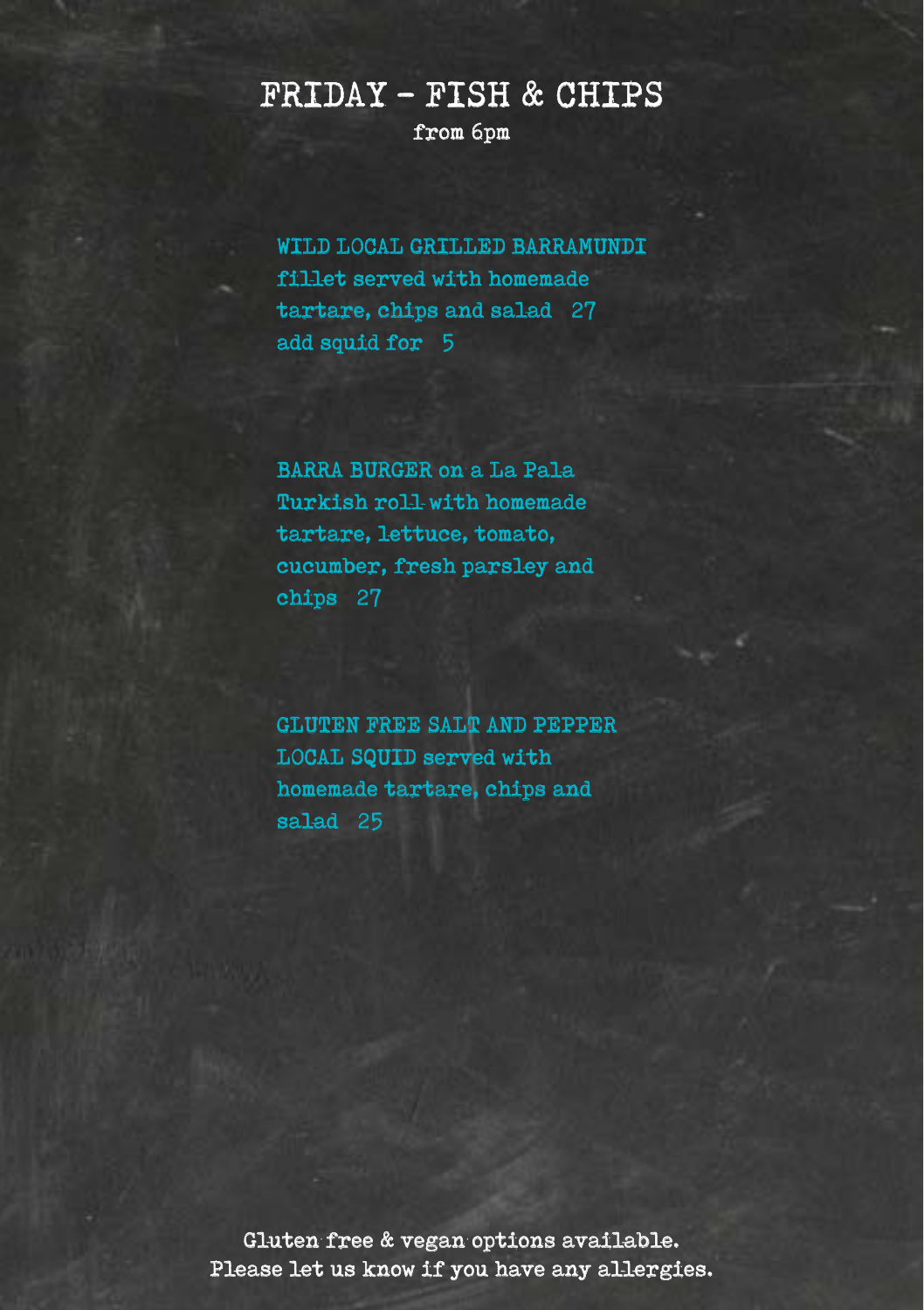#### EVENTS

Fish & Chips Every Friday night from 6pm.

Sunday Sessions De la Plage and The Surf Club provide a free event for the community supporting local artists and musicians every Sunday evening from 5:30pm.

Bar opens at 5pm on Friday and Sunday

Cultural Events Check out our Facebook page or website to find out what's coming up.

Imagine Seaside Carnival

is an annual festival that celebrates the community and culture of the Top End. This new and exciting festival draws on the strength of community across generations, fostering collaboration, harmony, cultural and creative development invigorating creative expression in a celebration of place.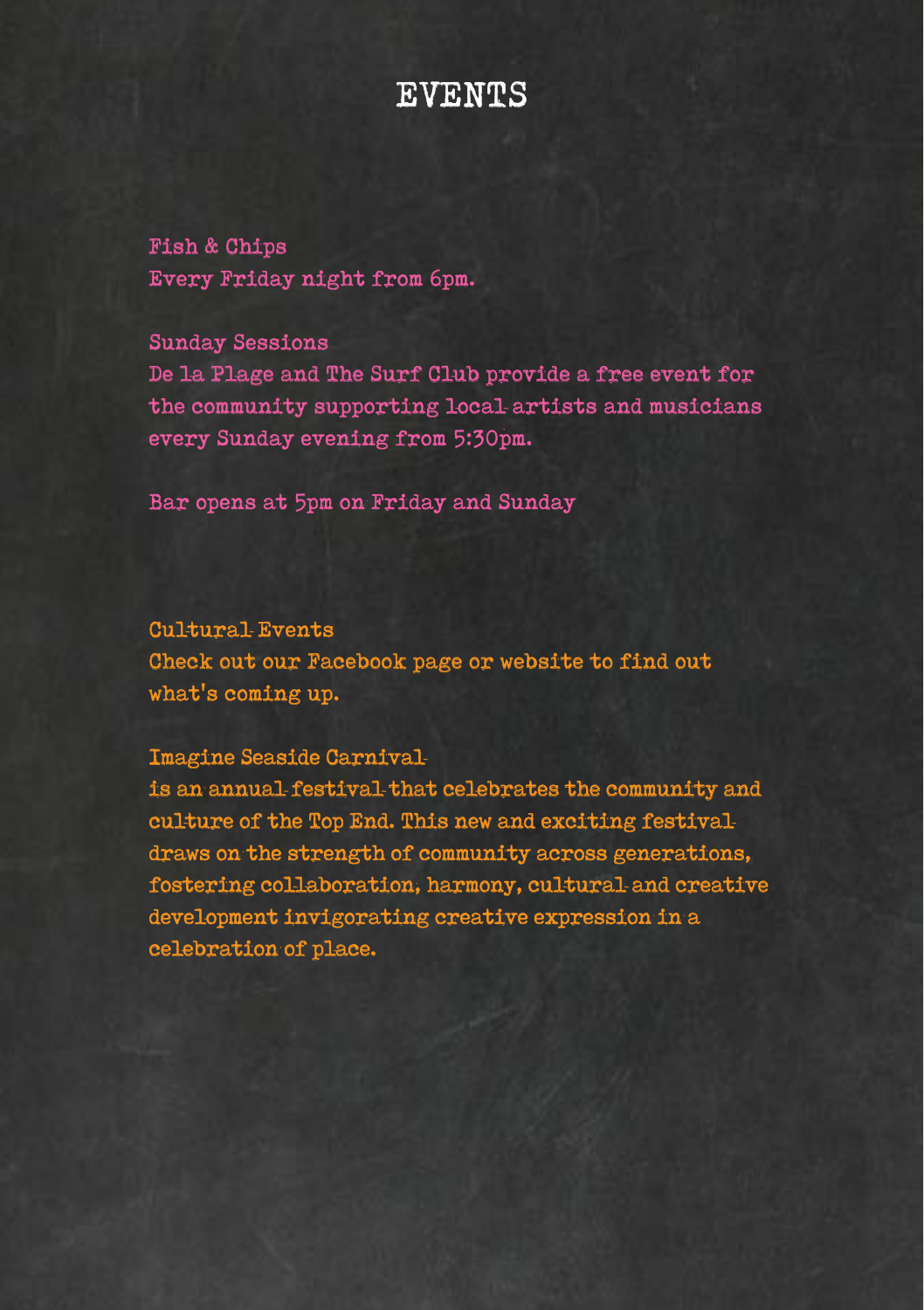## ABOUT US

All-our food is prepared fresh on the premises and we try our best to use local and organic ingredients.

We cater for all occasions, please enquire with one of our staff or email us on delaplagecatering@gmail.com

Please NO BYO food or beverage, the Surf Club is a fully licensed premises.

Receive a 10% discount from the De la Plage menu if you are a Darwin Surf Life Saving Club or Alliance Franciase member. Please visit their website to find out more on how to become a member. www.darwinsurfclub.com.au | www.afdarwin.org